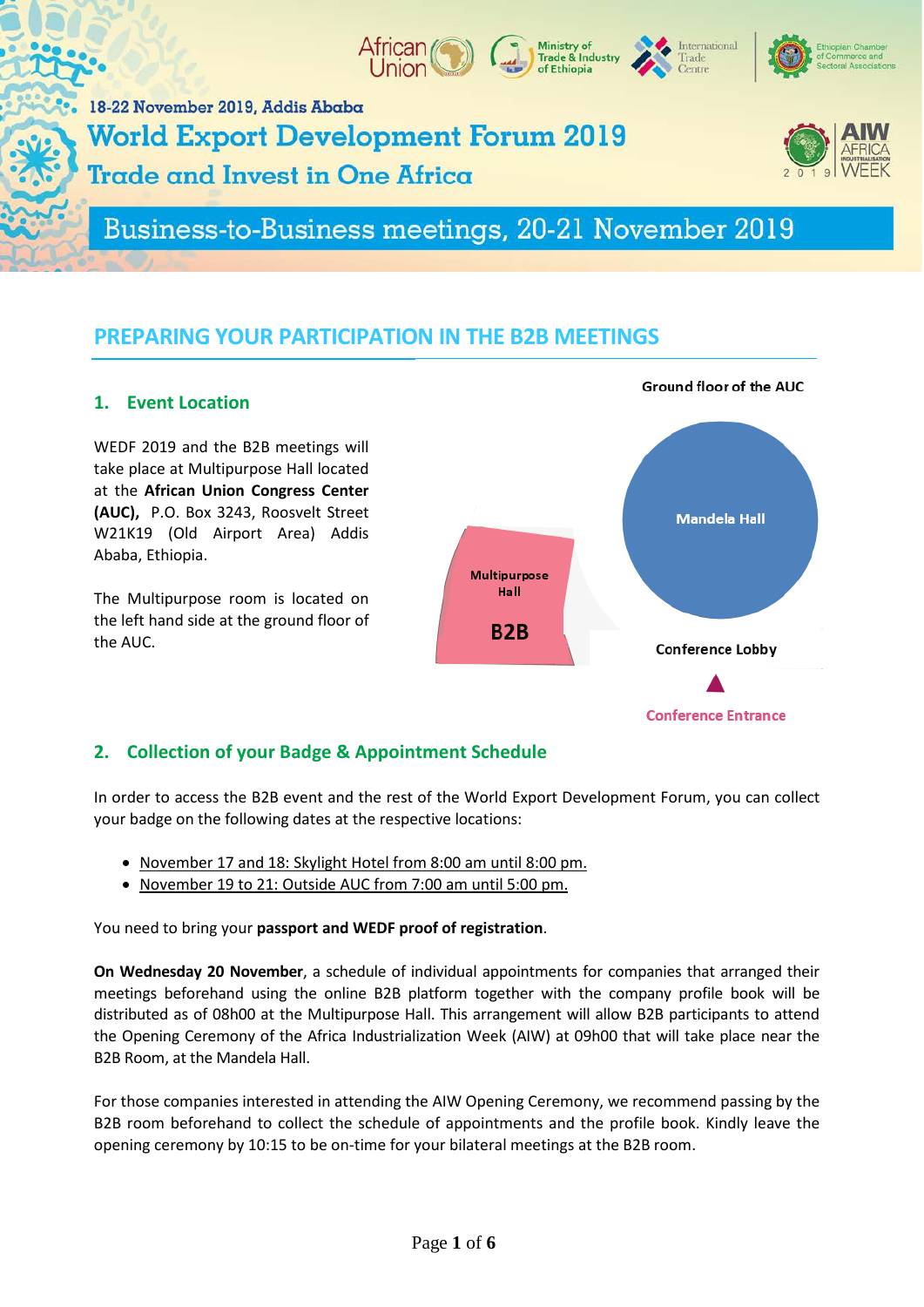## **3. Schedule of the B2B Event**

| <b>DATES</b>                        | <b>Activity</b>                                                                                 | <b>ROOM LOCATION</b>                 | <b>TIME SLOTS</b> |
|-------------------------------------|-------------------------------------------------------------------------------------------------|--------------------------------------|-------------------|
| Wednesday<br><b>20 November</b>     | Distribution of B2B schedules                                                                   | Multipurpose Hall                    | $08:00 - 10:15$   |
|                                     | <b>Africa Industrialization Week</b><br><b>Official Opening Ceremony</b>                        | Mandela Hall                         | $09:00 - 10:15$   |
|                                     | <b>B2B Opening</b>                                                                              | Multipurpose Hall                    | $10:15 - 10:30$   |
|                                     | <b>B2B bilateral meetings</b>                                                                   | Multipurpose Hall                    | $10:30 - 13:00$   |
|                                     | Lunch break                                                                                     | Conference lobby                     | $13:00 - 14:00$   |
|                                     | <b>B2B bilateral meetings</b>                                                                   | Multipurpose Hall                    | $14:00 - 18:00$   |
|                                     | <b>B2B workshop 1:</b><br><b>E-Marketing and E-Commerce</b><br>for the Agribusiness industry    | Multipurpose Hall                    | $18:00 - 19:00$   |
| <b>Thursday</b><br>21 November      | <b>B2B workshop 2:</b><br><b>Facilitating Agribusinesses</b><br>through IT solutions            | Multipurpose Hall                    | $10:30 - 11:30$   |
|                                     | <b>B2B bilateral meetings</b>                                                                   | Multipurpose Hall                    | $11:30 - 13:00$   |
|                                     | Lunch break                                                                                     | Conference lobby                     | $13:00 - 14:00$   |
|                                     | <b>B2B bilateral meetings</b>                                                                   | Multipurpose Hall                    | 14:30 - 17:30     |
| <b>Friday</b><br><b>22 November</b> | <b>B2B workshop 3:</b><br>Gaining efficiency with solar<br>energy for agribusiness<br>companies | Briefing Room 3 (to be<br>confirmed) | $12:15 - 13:15$   |

## **4. B2B "MEET THE EXPERTS" SESSIONS**

As indicated in the B2B programme, three informative sessions for B2B participants will take place on 20, 21 and 22 November 2019. Companies interested in participating in these sessions are kindly requested sign up directly in the B2B platform.

Here below the detailed information on each session:

| <b>E-MARKETING AND E-COMMERCE FOR THE AGRIBUSINESS INDUSTRY</b> |                                                                                                                                                                                                                                            |  |
|-----------------------------------------------------------------|--------------------------------------------------------------------------------------------------------------------------------------------------------------------------------------------------------------------------------------------|--|
| <b>DATE</b>                                                     | 20 November                                                                                                                                                                                                                                |  |
| <b>TIME AND</b><br><b>DURATION</b>                              | from 18h00 to 19h00                                                                                                                                                                                                                        |  |
| <b>TARGET AUDIENCE</b>                                          | Agribusiness companies                                                                                                                                                                                                                     |  |
| Content of the<br>informative session                           | Brand communication, social media, and digital marketing strategies to increase<br>$\bullet$<br>sales online for clients<br>Platforms and software that make shipping and collecting payment easier for<br>businesses in emerging markets. |  |
| Format:                                                         | Informative session: 30 Minutes<br>Bilateral consultations: 30 Minutes                                                                                                                                                                     |  |
| <b>Speakers</b>                                                 | W.E. Da'Cruz and Naomi Cook, The Virtual Global Consultant (VGC) Group, USA                                                                                                                                                                |  |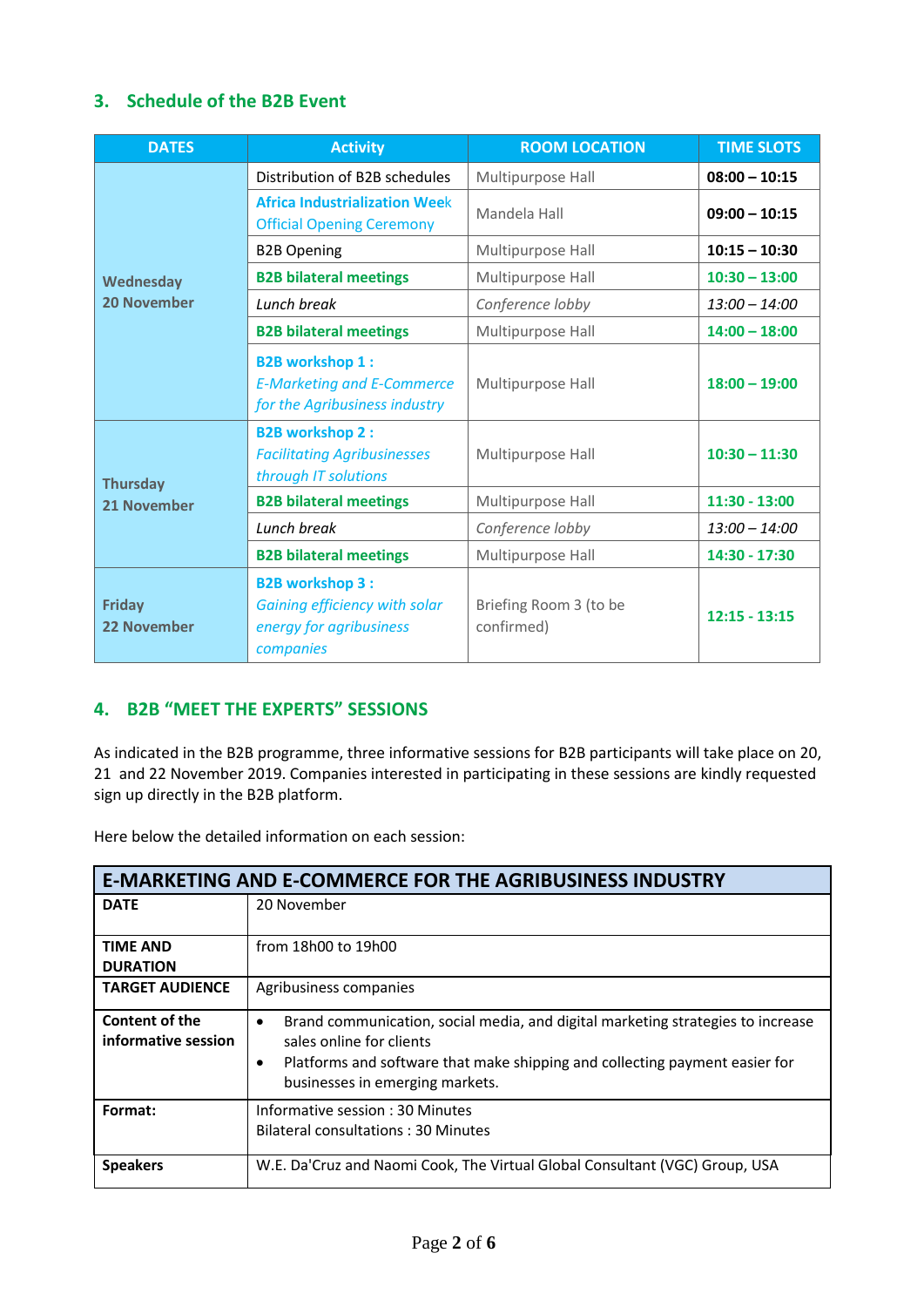| <b>FACILITATING AGRIBUSINESS THROUGH IT SOLUTIONS</b>         |                                                                                                                                                                                                                                                                                                                                                                                                                                                                                                                                                                                                                                                                                                                                                                                                                                                                                                                                                                                                                                                                                                                                                                                                                                                                                                                                                                                                                                                                                             |  |  |
|---------------------------------------------------------------|---------------------------------------------------------------------------------------------------------------------------------------------------------------------------------------------------------------------------------------------------------------------------------------------------------------------------------------------------------------------------------------------------------------------------------------------------------------------------------------------------------------------------------------------------------------------------------------------------------------------------------------------------------------------------------------------------------------------------------------------------------------------------------------------------------------------------------------------------------------------------------------------------------------------------------------------------------------------------------------------------------------------------------------------------------------------------------------------------------------------------------------------------------------------------------------------------------------------------------------------------------------------------------------------------------------------------------------------------------------------------------------------------------------------------------------------------------------------------------------------|--|--|
| <b>DATE</b>                                                   | 21 November                                                                                                                                                                                                                                                                                                                                                                                                                                                                                                                                                                                                                                                                                                                                                                                                                                                                                                                                                                                                                                                                                                                                                                                                                                                                                                                                                                                                                                                                                 |  |  |
| <b>TIME AND</b><br><b>DURATION</b>                            | From 10h30 to 11h30                                                                                                                                                                                                                                                                                                                                                                                                                                                                                                                                                                                                                                                                                                                                                                                                                                                                                                                                                                                                                                                                                                                                                                                                                                                                                                                                                                                                                                                                         |  |  |
| <b>TARGET AUDIENCE</b>                                        | Agricultural and agribusiness companies                                                                                                                                                                                                                                                                                                                                                                                                                                                                                                                                                                                                                                                                                                                                                                                                                                                                                                                                                                                                                                                                                                                                                                                                                                                                                                                                                                                                                                                     |  |  |
| <b>CONTENT OF THE</b><br><b>INFORMATIVE</b><br><b>SESSION</b> | This informative session will give farm input suppliers, farmers, traders and other<br>actors in the value chain an insight into what ICT can do either reduce costs of<br>business or increase revenue potential as well as supporting other secondary<br>situations, more specifically the session will cover the following topics:<br>Overview of IT relevance in the Agricultural value chain<br>ERPs & monitoring for Agricultural value chains How Enterprise Resource Planning<br>(ERPs) support the Agricultural value chain and increase efficiency and profitability<br>in the long run<br>Catalysing growth through Digital Payment Solutions : Insights into how digitizing<br>supplies deliveries and funds remittance and tracking can be done digitally<br>Brand communication & packaging of products: Insights into branding for the<br>market and packaging from the perspective of a design and communications<br>person<br>Tracking as a Solution for facilitating agribusiness A simple yet effective way to<br>control field works based on telematics data. Tracking solutions deliver transparent<br>data about fields, crops, and field operations to the employees and managers of<br>agricultural enterprises: Having the exact information about who, when, where and<br>how in relation cultivating the crops, Agriculturists can effectively plan and improve the<br>agribusiness processes. Additionally, there are solutions for tracking goods in transit; |  |  |
| Format:                                                       | Informative session: 30 Minutes<br>Individual consultations: 30 minutes;                                                                                                                                                                                                                                                                                                                                                                                                                                                                                                                                                                                                                                                                                                                                                                                                                                                                                                                                                                                                                                                                                                                                                                                                                                                                                                                                                                                                                    |  |  |
| <b>Speakers</b>                                               | Richard Okuti ITC National Coordinator of NTF project in Uganda,<br>Patrick Kagenda-Founder of Data Care; Doreen Lukandwa- Head of Marketing &<br>Customer Services. Beyonic Ltd; Isaac Neuwelt- Founder Neuwelt Ltd;<br>Helga Franklyn-General Manager 3D services                                                                                                                                                                                                                                                                                                                                                                                                                                                                                                                                                                                                                                                                                                                                                                                                                                                                                                                                                                                                                                                                                                                                                                                                                         |  |  |

| <b>GAINING EFFICIENCY WITH SOLAR ENERGY FOR AGRIBUSINESS COMPANIES</b> |                                                                                                        |  |
|------------------------------------------------------------------------|--------------------------------------------------------------------------------------------------------|--|
| <b>DATE</b>                                                            | 22 November                                                                                            |  |
| <b>TIME AND</b><br><b>DURATION</b>                                     | from 12h15 to 13h15                                                                                    |  |
| <b>TARGET AUDIENCE</b>                                                 | Processed food and beverage producers & tea factories, machinery suppliers &<br>production consultants |  |
| Content of the<br>informative session                                  | "Using solar heat in industrial processes (SHIP) to reduce energy cost and CO2<br>emissions".          |  |
| Format:                                                                | Informative session: 30 Minutes<br>Individual consultations: 30 minutes;                               |  |
| <b>Speakers</b>                                                        | Joakim Byström, ABSOLICON, Sweden                                                                      |  |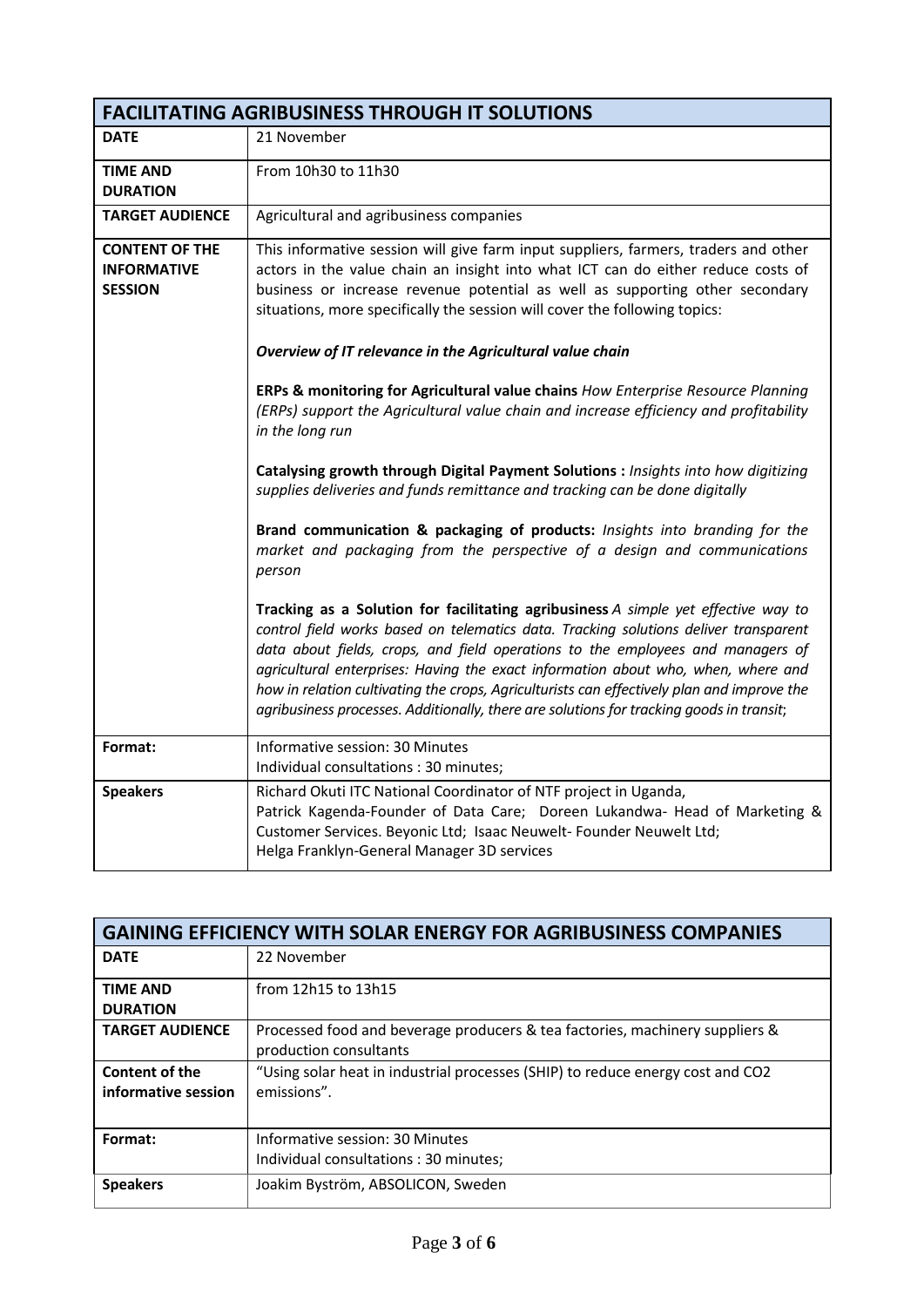### **5. B2B Event: conducting bilateral meetings**

The pre-arranged meetings will start on **20 November** at **10:30** and take place on numbered tables. The duration of each appointment is 30 minutes. If you need more time, please arrange for a follow-up meeting at another time and place yourself. You will certainly have an opportunity to arrange additional meetings during the Forum.

To continue requesting and accepting additional meetings during WEDF 2019 we strongly encourage you to also use your handheld device (smartphone/notepad) and login to the online B2B mobile platform. This can be done the same way as you would do on your computer with your username and password at: wedf2019.converve.io (see the screenshot)

We cannot overemphasize the importance of punctuality and urge each company to demonstrate professionalism by honouring pre-arranged meetings. Coming late and missing pre-arranged meetings will result in wasting the time of fellow participants.



If for whatever reason you are not in a position to honour your appointment, please contact your meeting partner yourself directly to rearrange the appointment. **Please also inform the B2B team**.

The appointments are just to kick-off the interactions; there are likely more potential business partners than those included in your agenda. To identify additional meeting partners, we will provide each company with a book containing the profiles of all the companies that initially registered to attend. Companies are ordered alphabetically by country and company name. The profile books are distributed together with the appointment schedules.

We will regularly update the participants' list to inform you of newly arrived companies, as well as possible cancellations.

### **6. Marketing Materials for B2B Meetings**

In order to provide other participants and your potential business partners with a professional image of your company and the products it can offer, we suggest to prepare the following material:

- **BUSSINESS CARDS:** It is recommended to bring at least 100 business cards.
- **PRESENTATION OF THE COMPANY**: It is recommended to prepare a structured document with the following information:
	- $\checkmark$  Full details of the company: Contacts, location, number of employees, creation date, current export/import markets, partners and clients;
	- $\checkmark$  Copies of Quality Certificates (GMP, ISO, etc.) obtained/required;
	- $\checkmark$  Distribution channels used by the company for sales and delivery of products, delivery timeframes.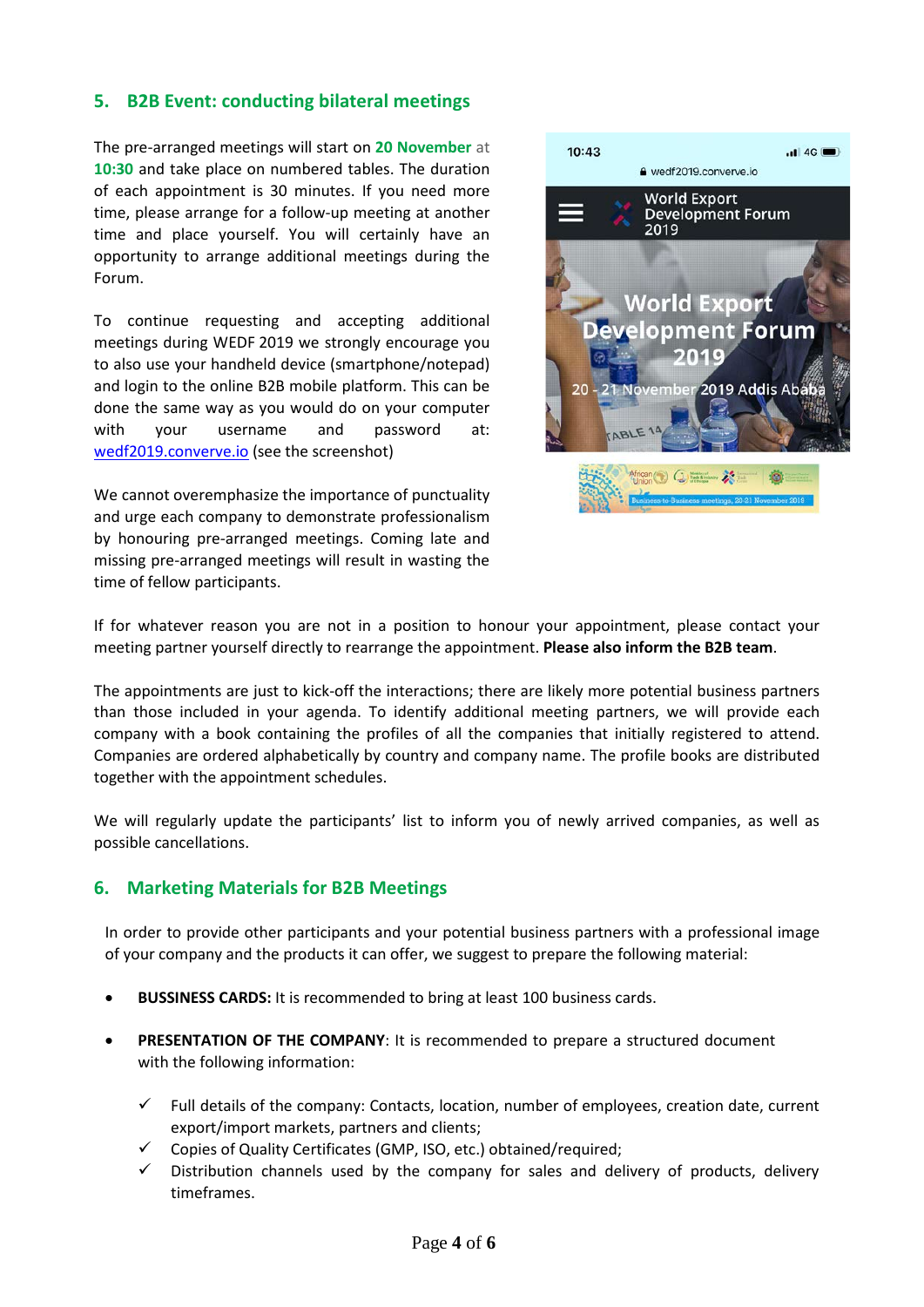#### • **PRESENTATION OF YOUR PRODUCTS:**

- $\checkmark$  Pictures of products that are offered for sale and might be of interest to potential business partners;
- $\checkmark$  Manufacturing plant, including information on the maximum supply capacity, machinery used (brand, year), origin of raw materials used and the quality control system, technical specifications of the products.

#### • **SAMPLES OF THE PRODUCTS:**

Due to the space constrains, we might not have any space for product samples display. However, you can still take some samples that you need to carry with you when changing your meeting locations.

### **7. Free E-learning courses for agribusiness companies**

As part of the benefits of WEDF 2019, the International Trade Centre (ITC), through is SMEs Trade Academy, is offering three free online courses in which B2B companies can enrol including:

**1. Meeting Standards in the Agrifood Sector –** *meeting safety requirements in agrifood sector is not only indispensable, but also beneficial. For this reason, the ITC SME Trade Academy designed this* 



*comprehensive course for everyone interested in selling agricultural products.* 

Aimed at agrifood processors, exporters and farmers, this course introduces participants to the importance of standards and quality systems for the agrifood sector, with a particular focus on three products: pulses, spices and sunflower oil. It highlights the Hazard Analysis and Critical Control Points (HACCP) approach to food safety and outlines its certification process for participants, emphasizing HACCP's relation to other food safety system requirements. Finally, the course provides

participants with a Self-Assessment Checklist to assess their overall compliance with the General Principles of Food Hygiene, the first step to concretely obtaining certification. **Sign up for free here**[: https://learning.intracen.org/course/info.php?id=262](https://learning.intracen.org/course/info.php?id=262)

**2. Introduction to Exporting Coffee** - t*he value of worldwide coffee exports by country totalled an estimated US\$31.1 billion in 2018. Thus before joining this market, an appropriate organization of* 



*export activity is necessary for profits on this market.*  This two-week course is aimed at aspiring coffee exporters in developing countries and the organizations that support them, ITC's "Introduction to Exporting Coffee" e-learning course has been designed to enhance knowledge and best practices for effective participation in the international coffee trade. Based on the 2012 ITC publication "The Coffee Exporter's Guide", the course was developed in collaboration with experts from around the world to provide the essentials in understanding the business of exporting coffee, including

contracts/shipping and meeting buyer requirements.

**Sign up for free here**[: https://learning.intracen.org/course/info.php?id=152](https://learning.intracen.org/course/info.php?id=152)